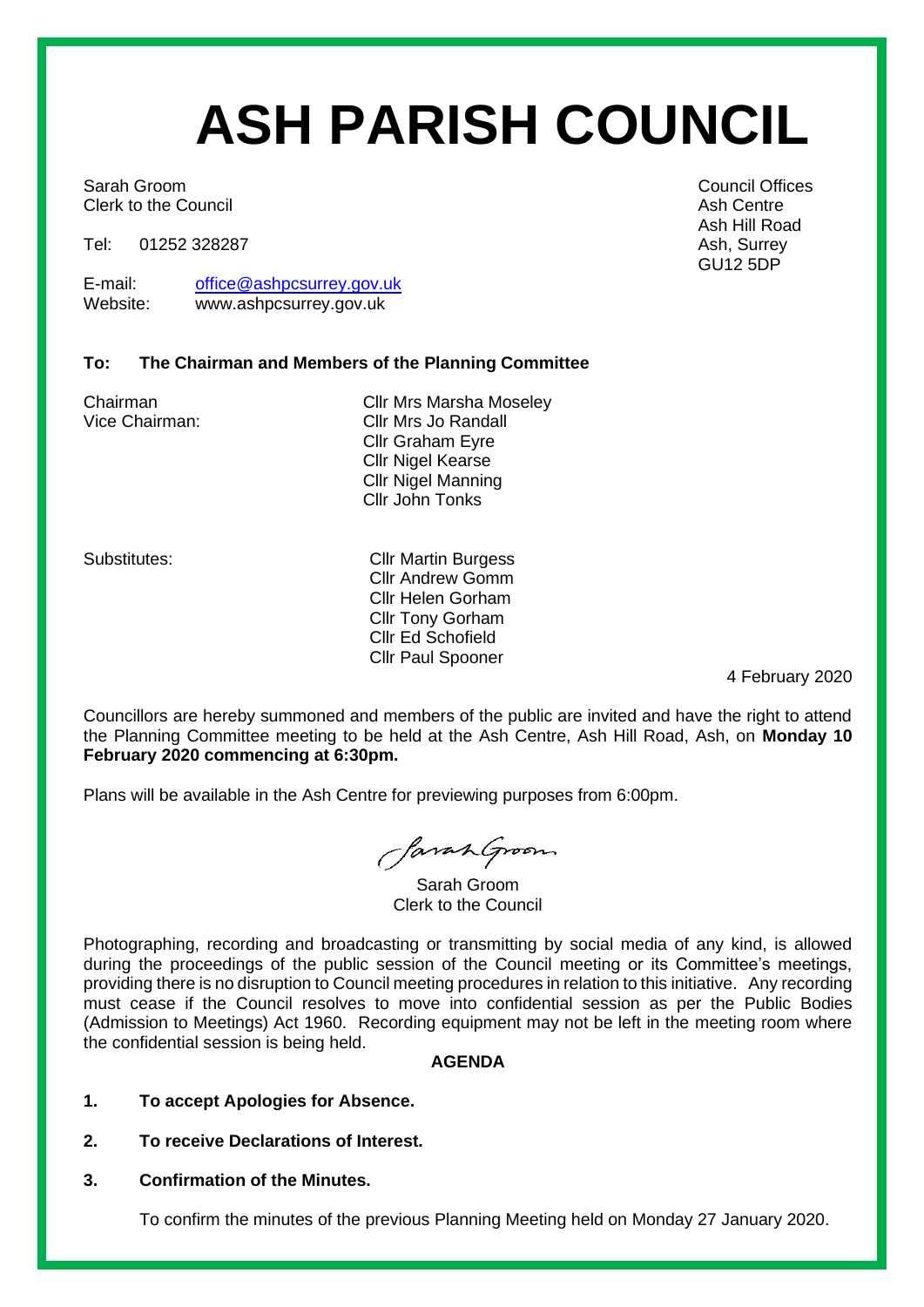### **4. Adjournment.**

To consider adjourning the meeting for a maximum period of ten minutes to enable members of the public to raise questions in respect of the business on the agenda (Standing Order 3e).

#### **5. Applications for Planning Consent.**

To consider development applications and if deemed necessary, make representations on behalf of the Council subject to plans being received as detailed at Appendix A.

#### **6. Strategic Development Framework - Guildford Borough Council Consultation.**

To consider the correspondence received from Guildford Borough Council advising of a consultation period for the Strategic Development Framework. The deadline for comments is midday on 24 February 2020.

### **7. Correspondence.**

#### **8. Next Meeting**

The date of the next meeting is **Monday 24 February 2020 at 6.30pm.**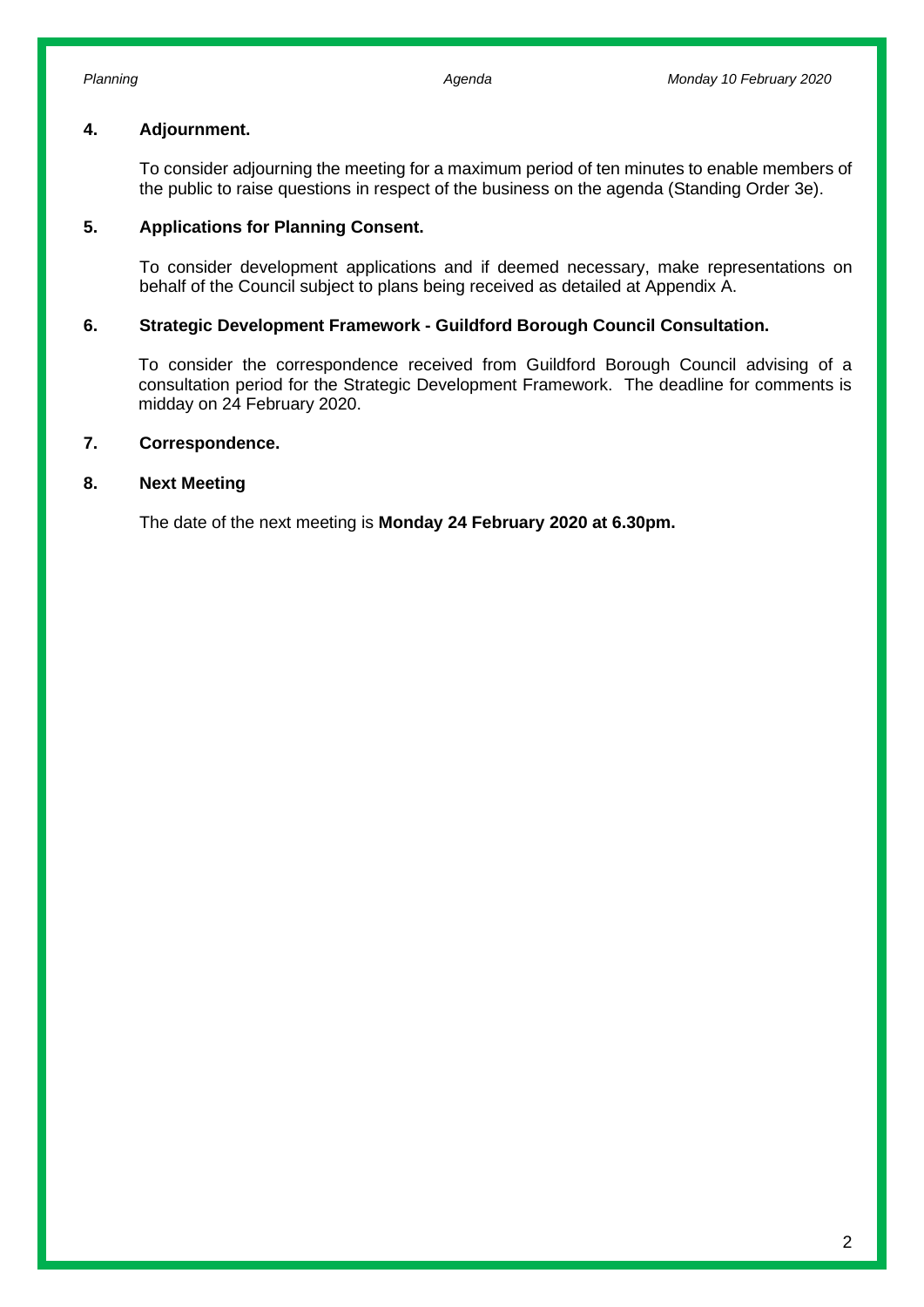# **Appendix A**

## **ASH PARISH COUNCIL**

# **Applications for Planning Consent**

## **10 February 2020**

| <b>Number and Location</b>                                                             | <b>Development Proposed</b>                                                                                                                                                          |
|----------------------------------------------------------------------------------------|--------------------------------------------------------------------------------------------------------------------------------------------------------------------------------------|
| 20/P/00086<br>7 St Marys Road<br>Ash Vale<br><b>GU12 5JD</b>                           | Single storey infill extension to widen<br>garage.                                                                                                                                   |
| 20/P/00099<br>4 Heather Cottages<br><b>Frimley Road</b><br>Ash Vale<br><b>GU12 5NP</b> | Proposed dropped curb.                                                                                                                                                               |
| 20/P/00101<br>13 Ash Close<br>Ash<br><b>GU12 6AR</b>                                   | Single storey rear extension<br>following<br>demolition of existing extension.                                                                                                       |
| 19/P/02139<br>14 Ashurst Road<br>Ash Vale<br><b>GU12 5AF</b>                           | Proposed detached timber garage.                                                                                                                                                     |
| 19/P/02104<br>231 Shawfield Road<br>Ash<br><b>GU12 5DL</b>                             | Renewal of advertisements to comprise two<br>externally illuminated and one non-<br>illuminated fascia signs and replacement<br>signage panels on the existing freestanding<br>sign. |